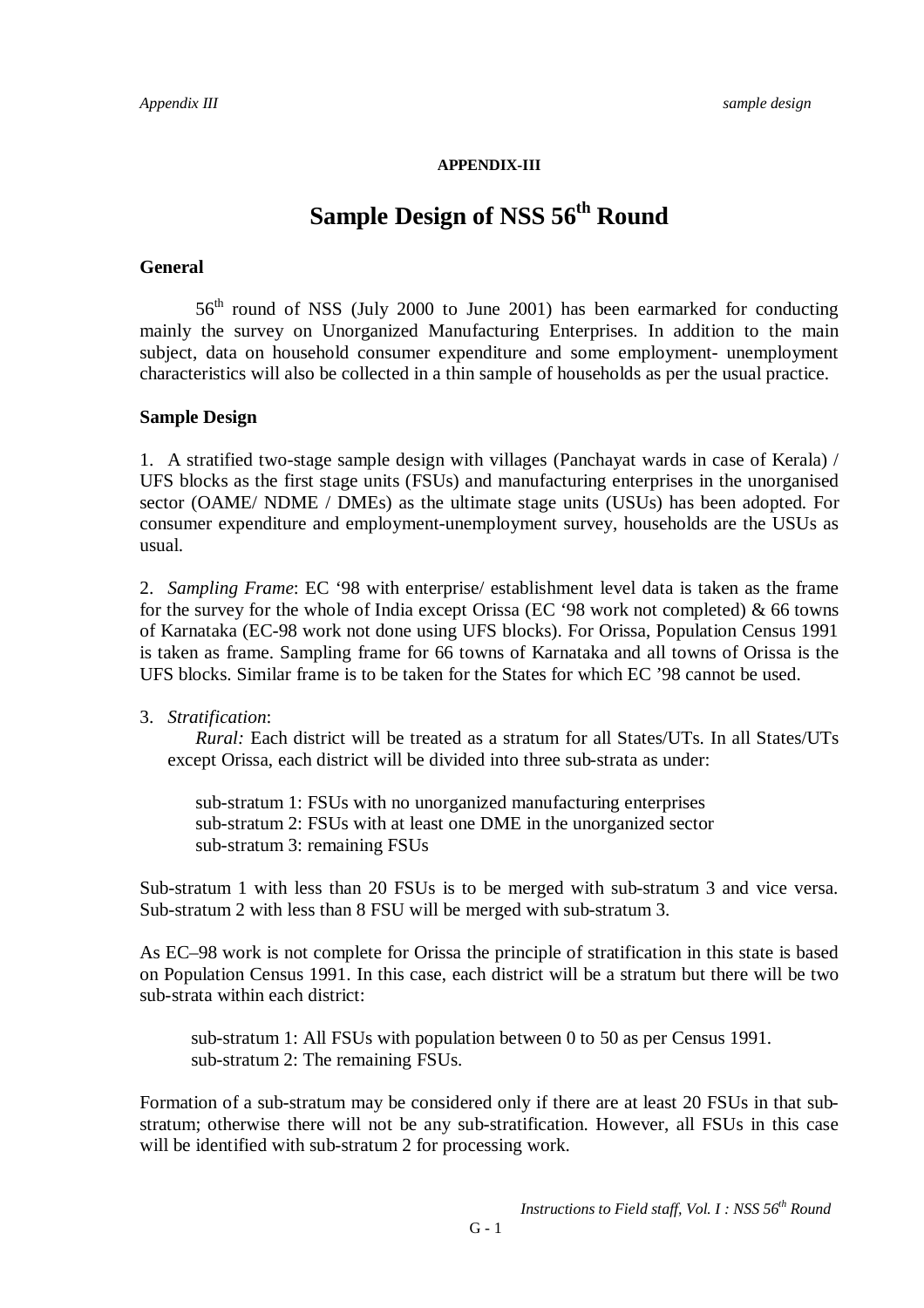*Appendix III sample design*

*Urban:* Strata will be formed within each NSS region of a State/UT. The towns within an NSS region is stratified according to the population of the towns as per 1991 population Census as given below ( P stands for population of '91 census ):

| $\ddot{1}$       | Stratum 1: all towns with $P \le 50000$            |
|------------------|----------------------------------------------------|
| $\rm ii)$        | Stratum 2: all towns with $50000 < P \le 100000$   |
| $\overline{111}$ | Stratum 3: all towns with $100000 < P \le 500000$  |
| iv)              | Stratum 4: all towns with $500000 < P \le 1000000$ |
| V)               | Stratum 5/6/7: Each town with $P > 1000000$        |

Within each stratum ( except for Orissa and part of Karnataka ) three sub-strata will be formed as under:

sub-stratum 1: FSUs with no unorganized manufacturing enterprises sub-stratum 2: FSUs with at least one DME in the unorganized sector sub-stratum 3: remaining FSUs .

Sub-stratum1 with less than 20 FSUs is to be merged with sub-stratum 3 and vice versa. Substratum 2 with less than 8 FSUs will be merged with sub-stratum 3.

For Karnataka, there are 66 towns where UFS blocks were not used for EC-98 work. The stratification procedure is therefore modified for the urban sector of Karnataka in the following manner:

All the towns of the State will first be grouped into NSS region  $\times$  town classes as per the criteria given above. Then within each region  $\times$  town class, two strata will be formed. The towns included in the list of 66 special category towns will form a **special stratum** within a region  $\times$  town class. The rest of the towns within the region  $\times$  town class will form a **general stratum**.

Sub-stratification for **general strata** of Karnataka will be same as in the case of other States/UTs. For **special strata** of Karnataka and all the strata of Orissa, three sub-strata will be formed as follows:

> sub-stratum 1: all FSUs ( i.e. UFS blocks as per the latest UFS ) identified as Industrial Area ( IA). sub-stratum 2: all FSUs identified as Bazar Area ( BA). sub-stratum 3: the remaining FSUs

If an FSU has been identified as mixed area type e.g. IA and BA, BA and RA, etc. priority order for inclusion in sub-strata will be IA and then BA e.g. an FSU identified as both IA and BA will belong to sub-stratum 1. If there are less than 20 FSUs in a sub-stratum, it will be merged with other sub-stratum. Sub-stratum1 will be merged with sub-stratum 2 and sub-stratum 2 will be merged with sub-stratum 3 in such cases.

*4. Sample Size*: State/UT level sample size is decided on the basis of its investigator strength. Considering that 818 investigators are in position with FOD and that the State Statistical agencies of Arunachal Pradesh, Manipur, Mizoram and Tripura are able to survey about 840 FSUs of central sample, the total sample size for Central Sample is fixed at 15032. Total State sample size is fixed at 17096 taking care of prevalent matching pattern for almost all states. Table  $T_0$  gives the Statewise details of the allocations of sample size by State/UT.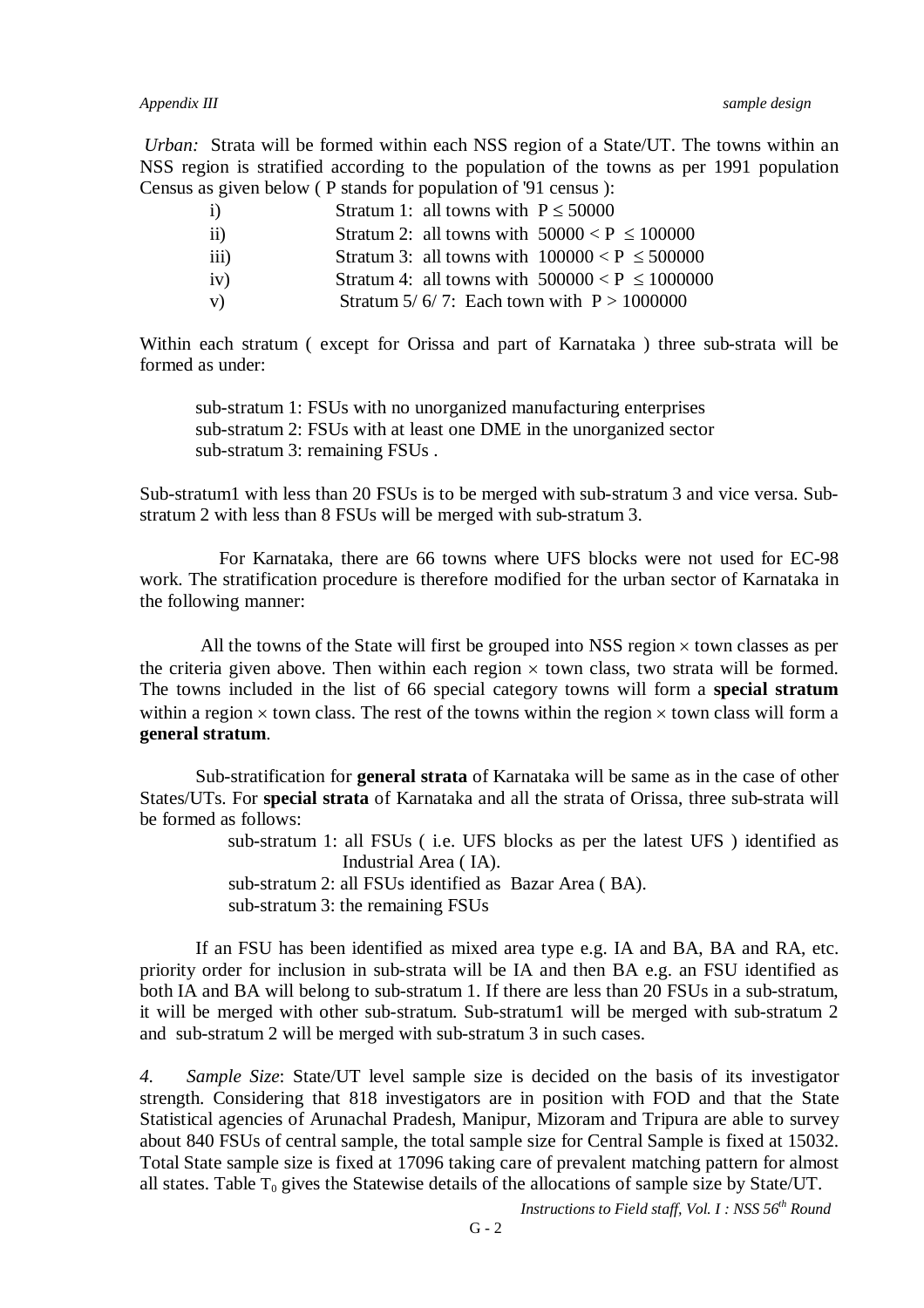*5. Allocation between rural and urban sectors*: The allocation of FSUs between rural and urban sectors is made in proportion to the number of workers engaged in unorganized nonagricultural enterprises as per EC '98 (Census '91 for Orissa) with 1.5 weightage to Urban sector.

*6. Allocation among strata/sub-strata*: Allocations to strata/sub-strata in both rural and urban sectors (except for urban sector of Orissa and special urban strata in Karnataka) will be made in proportion to the number of non-agricultural workers in the unorganized sector as per EC '98.

For Orissa rural, allocation has been made to strata/sub-strata in proportion to nonagricultural workers as per population Census'91. For urban strata of Orissa, allocation will be made in proportion to the number of FSUs in the strata. Allocations to sub-strata within the stratum will then be done in proportion to number of FSUs in the sub-strata with weights 2, 2 and 1 for sub-stratum 1, 2 & 3 respectively.

 For the special urban strata of Karnataka, stratum allocations will be made in proportion to number of non-agricultural workers as per EC '98. But sub-stratum allocations will be made in the same manner as for urban sub-strata of Orissa.

 Allocation to any stratum/sub-stratum will be adjusted to a multiple of 2 FSUs. ( If the proportional allocation turns out to be less than three, it will be adjusted to 2. If the allocation is greater than or equal to 3 but less than 5, it will be adjusted to 4 and so on.)

While allocating FSUs to stratum/sub-stratum it is ensured that each (stratum x substratum  $\times$  sub-sample) is represented.

*7. Selection of FSUs*: For sub-stratum 1 in rural/urban sector of each State/UT, all urban substrata of Orissa and all *special* strata/sub-strata relating to 66 towns of Karnataka, FSUs will be selected with equal probability and without replacement. For all other sub-strata in both rural and urban sectors, FSUs will be selected circular systematically with PPS, size being the number of manufacturing workers in the unorganized sector as per EC '98. (For Orissa rural, size in this case will be manufacturing workers as per census '91. If an FSU has no manufacturing worker, size 1 will be assigned to that FSU before drawing samples). However, some manufacturing enterprises may have large number of workers as per EC '98 frame even though they are in the unorganized sector. Some adjustment to the size of workers for such enterprises will be made before calculating the size of FSUs. For this purpose, any unorganized manufacturing enterprise having more than 200 workers will be deemed to have a size equal to 200. Enterprise sizes will thereafter be added up to get the FSU size and sub-stratum / stratum size.

Samples will be drawn in the form of two independent sub-samples separately for rural and urban sectors. For uniform spread of field work over the survey period all the samples of a state for central and state separately will be arranged first by stratum and then each stratum by sub-stratum and each sub-stratum by sub-sample and then sub-round number will be assigned against sample FSUs in the sequence 1, 2, 3, 4.

Central sample and state sample will be selected independently. However, it may be ensured that the two sets of samples do not become identical.

## 8. **For any State/UT for which EC '98 frame is not available or usable, sample design will be same as that adopted for Orissa.**